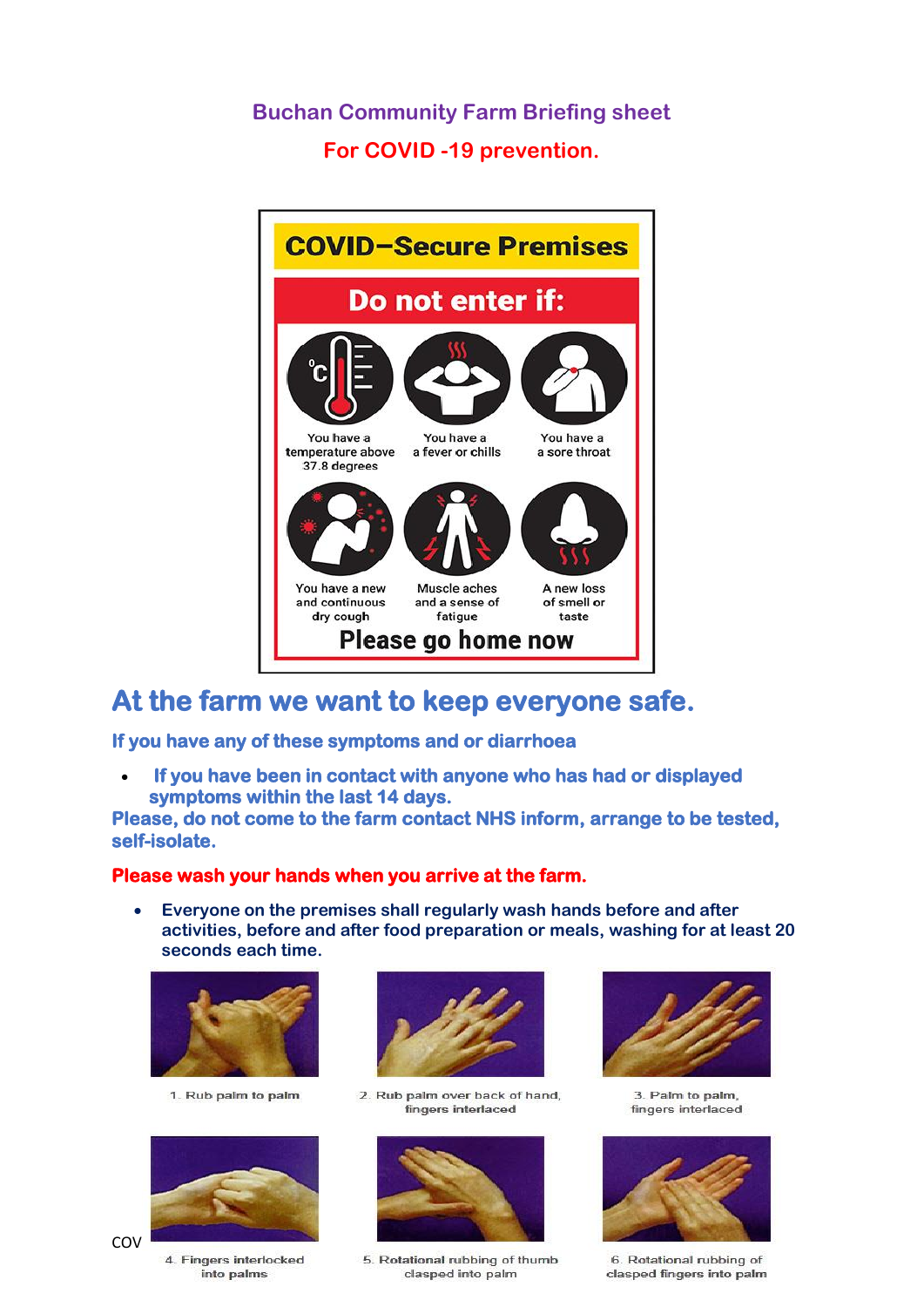## **In all areas, please keep 2 metres apart.**





• **Outdoor activities, please keep 2 metres apart.**

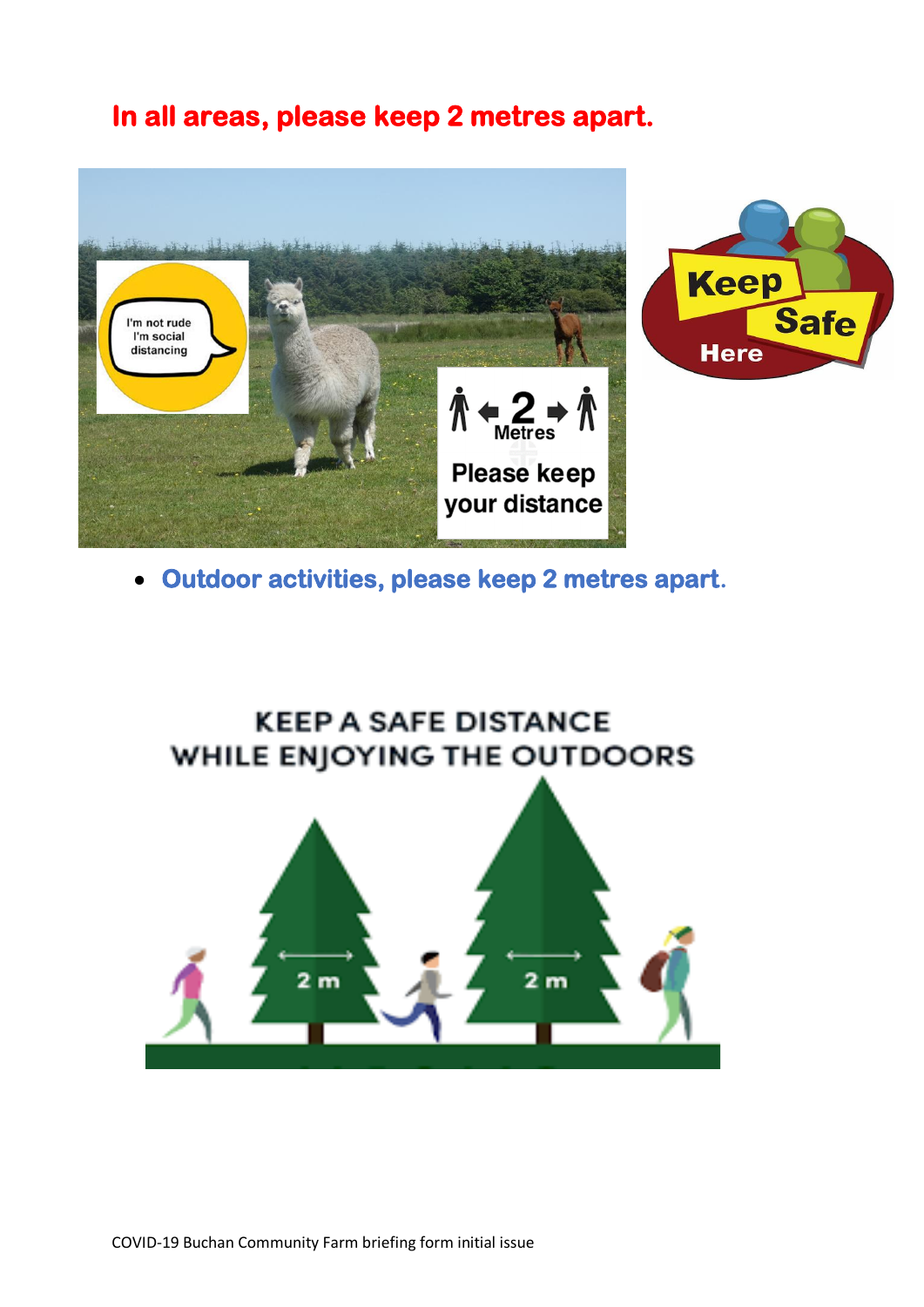• **Please, always wear a mask, except when seated 2 meters from other people. You may then remove your mask to allow you to eat or drink.**



- **Use pump spray sanitiser provided to spray handles once you have left a stable/ room or building.**
- **Everyone to have their own named drinks cup/mug, and equipment.**





• **Tea, coffee, sugar, and milk are provided in induvial sachets to be made by the person consuming the drink or their support working, the tea urn handle to be wiped after use with the wipes provided.**